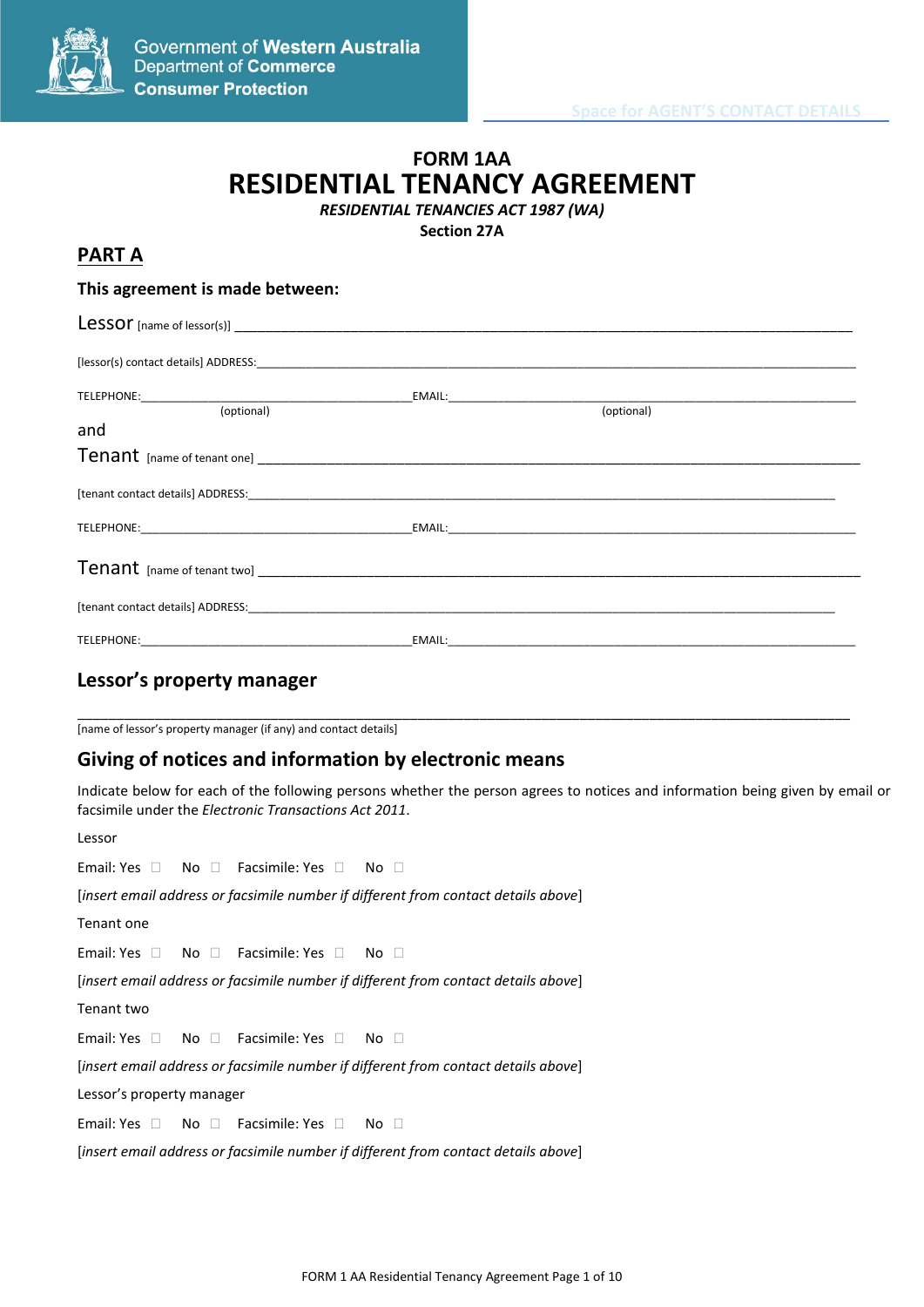#### **TERM OF AGREEMENT**

| (* delete as appropriate) |  |
|---------------------------|--|
|---------------------------|--|

| This residential tenancy agreement is periodic - starting on |  |
|--------------------------------------------------------------|--|
|                                                              |  |

| This residential tenancy agreement is fixed - | starting on | and |
|-----------------------------------------------|-------------|-----|
|                                               | ending on   |     |

**Note:** *The start date for the agreement should not be a date prior to the date on which the tenant is entitled to enter into occupation of the premises.*

#### **RESIDENTIAL PREMISES**

| The residential premises are [insert address] | and |
|-----------------------------------------------|-----|
| include/exclude*(* delete as appropriate):    |     |
|                                               |     |

[include any additional matters, such as a parking space or furniture provided, or any exclusions, such as sheds]

#### **MAXIMUM NUMBER OF OCCUPANTS**

No more than [insert number] example resons may ordinarily live at the premises at any one time.

#### **RENT**

(\* delete as appropriate) The rent is [insert amount]  $\zeta$ \_\_\_\_\_\_\_\_\_\_\_\_\_\_\_\_\_\_ per week/calculated by reference to tenants income

[insert calculation]

Payable weekly/fortnightly\* in advance starting on  $\frac{1}{\sqrt{1-\frac{1}{2}}\sqrt{1-\frac{1}{2}}\cdot\frac{1}{\sqrt{1-\frac{1}{2}}\cdot\frac{1}{\sqrt{1-\frac{1}{2}}\cdot\frac{1}{\sqrt{1-\frac{1}{2}}\cdot\frac{1}{\sqrt{1-\frac{1}{2}}\cdot\frac{1}{\sqrt{1-\frac{1}{2}}\cdot\frac{1}{\sqrt{1-\frac{1}{2}}\cdot\frac{1}{\sqrt{1-\frac{1}{2}}\cdot\frac{1}{\sqrt{1-\frac{1}{$ 

The method by which the rent must be paid is: (\* delete as appropriate)

(a) by cash or cheque\*; or

(b) into the following account or any other account nominated by the lessor\*:

BSB: \_\_\_\_\_\_ Account number: \_\_\_\_\_\_\_\_\_\_\_\_\_\_\_ Account name: \_\_\_\_\_\_\_\_\_\_\_\_\_\_\_\_\_\_\_\_\_\_ Payment reference:\_\_\_\_\_\_\_\_

| or |                      |  |
|----|----------------------|--|
|    | (c) as follows $*$ : |  |

## **SECURITY BOND**

A security bond of [insert amount]  $\zeta$  and a pet bond of [insert amount]  $\zeta$  must be paid by the tenant on signing this agreement.

*Note: Unless the rent for the premises exceeds \$1,200 per week, the security bond must not exceed the sum of 4 weeks' rent plus a pet bond not exceeding \$260 (if a pet is permitted to be kept at the premises). The pet bond is to be used to meet costs of fumigation of the premises.*

#### **RENT INCREASE**

In the case of a periodic tenancy (see "TERM OF AGREEMENT") any rent increase will be no sooner than 6 months after the commencement of this tenancy agreement and the date of the last increase. The lessor must give at least 60 days notice of the increase.

*Note: If rent is calculated by reference to income, the requirement to provide a notice of rent increase only applies if the method of calculating the rent is changed.*

In the case of a fixed-term tenancy (see "TERM OF AGREEMENT") the rent increase will be [insert maximum increase or method of calculating increase, e.g. CPI or percentage] and take effect no sooner than 6 months after the commencement of this tenancy agreement and the date of the last increase. The lessor must give at least 60 days notice of the increase.

*Note: For fixed-term lease agreements exceeding 12 months, refer to Part C for details of subsequent rent increases.*

#### **WATER SERVICES**

Is scheme water connected to the premises? Yes  $\Box$  No  $\Box$ 

*Note: If the property is not connected to scheme water, the tenant may have to purchase water at his or her own expense.*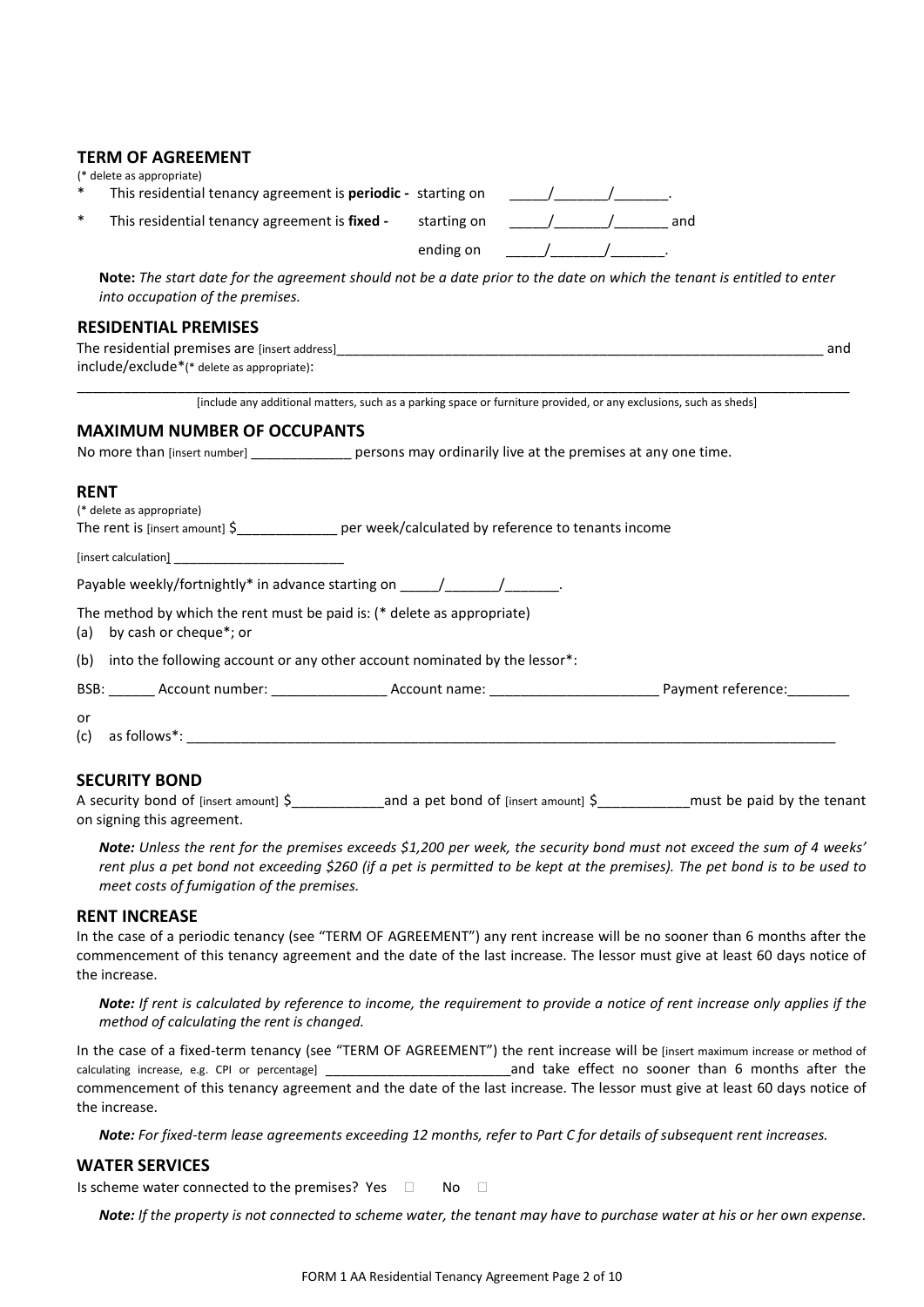## **WATER USAGE COSTS (SCHEME WATER)**

The tenant is required to pay [insert number]  $\%$  of water consumption costs.

## **PERMISSION TO CONTACT THE WATER SERVICES PROVIDER**

|                                                               | Does the tenant have the lessor's permission to contact the water services provider for the premises to access accounts for |
|---------------------------------------------------------------|-----------------------------------------------------------------------------------------------------------------------------|
|                                                               | water consumption at the premises and to communicate with the water services provider in relation to concessions available  |
| to the tenant or supply faults at the premises? Yes $\square$ | No. ⊟                                                                                                                       |

## **ELECTRICITY, GAS AND OTHER UTILITIES**

Indicate for the utilities below whether or not the premises are separately metered:

| Electricity Yes and No and The Sea |  |  | Gas Yes □ No □ | Water Yes a No D |  |
|------------------------------------|--|--|----------------|------------------|--|
|------------------------------------|--|--|----------------|------------------|--|

**Other** [please specify]: *Definition in the contract of the contract of the contract of the contract of the contract of the contract of the contract of the contract of the contract of the contract of the contract of the* 

Where the premises are **separately** metered to measure consumption of a specific utility, the tenant must pay for the connection and consumption costs as per the relevant account for the premises.

Where the premises are **not separately** metered to measure the consumption of a specific utility, the tenant must pay the consumption costs for that utility which will be calculated as follows:

- Electricity: [insert method of calculation] \_\_\_\_\_\_\_\_\_\_\_\_\_\_\_\_\_\_\_\_\_\_\_\_\_\_\_\_\_\_\_\_\_\_
- Gas: [insert method of calculation]
- Water: [insert method of calculation]
- Other [please specify]: example and the specify]: the set of calculation of calculation]  $[insert]$

#### **STRATA BY-LAWS**

Strata by-laws ARE/ARE NOT\* (\*delete as appropriate) applicable to the residential premises. A copy of the by-laws are attached: Yes  $\Box$  No  $\Box$ 

#### **PETS**

The pets listed may be kept at the premises: \_\_\_\_\_\_\_\_\_\_\_\_\_\_\_\_\_\_\_\_\_\_\_\_\_\_\_\_\_\_\_\_\_\_\_\_\_\_\_\_\_\_\_\_\_\_\_\_\_\_\_\_\_\_\_\_\_\_\_\_\_\_\_\_\_\_

## **RIGHT OF TENANT TO ASSIGN OR SUB-LET**

(\* delete as appropriate)

- The tenant may assign the tenant's interest under this agreement or sub-let the premises.
- \* The tenant may not assign the tenant's interest under this agreement or sub-let the premises.
- The tenant may assign the tenant's interest under this agreement or sub-let the premises only with the written consent of the lessor.

## **RIGHT OF TENANT TO AFFIX AND REMOVE FIXTURES**

(\* delete as appropriate)

- The tenant must not affix any fixture or make any renovation, alteration or addition to the premises.
- The tenant may only affix any fixture or make any renovation, alteration or addition to the premises with the lessor's written permission.

## **PROPERTY CONDITION REPORTS**

A property condition report detailing the condition of the premises must be completed by or on behalf of the lessor and 2 copies provided to the tenant within 7 days of the tenant moving into the premises.

If the tenant disagrees with any information contained in the property condition report, the tenant must note his or her disagreement on a copy of the property condition report and return this to the lessor or property manager within 7 days of receipt of the property condition report from the lessor. If the tenant does not give a copy of the property condition report back to the lessor, the tenant is taken to accept the property condition report as a true and accurate description of the condition of the premises.

A final property condition report must be completed by or on behalf of the lessor and provided to the tenant as soon as practicable but in any event within 14 days of the termination of the tenancy. The tenant must be given a reasonable opportunity to be present at the final inspection.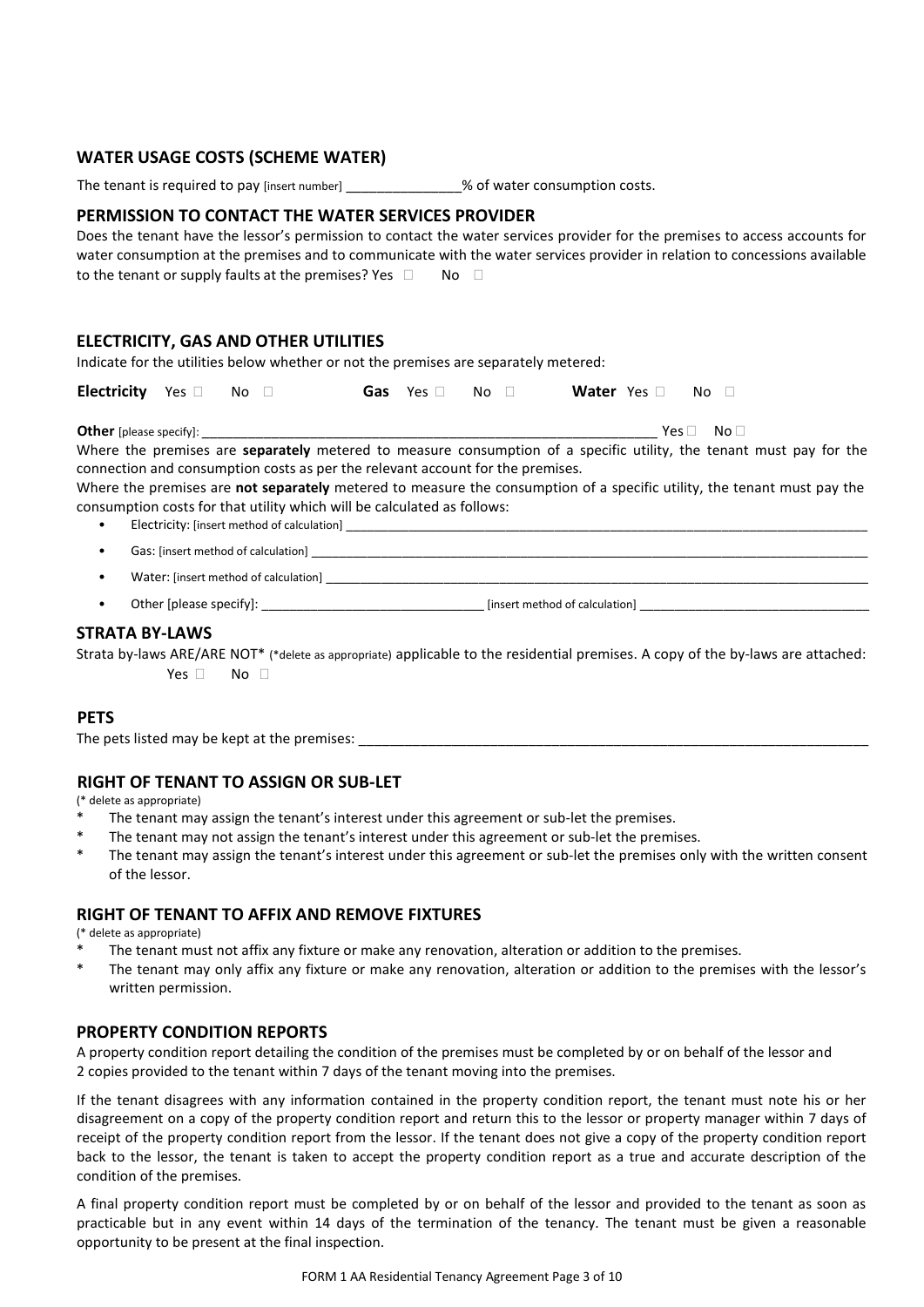# **PART B**

# **STANDARD TERMS APPLICABLE TO ALL RESIDENTIAL TENANCY AGREEMENTS**

The *Residential Tenancies Act 1987* and the Residential Tenancies Regulations 1989 apply to this agreement. Both the lessor and the tenant must comply with these laws. Some of the rights and obligations in that legislation are outlined below.

## **RIGHT TO OCCUPY THE PREMISES**

1. The tenant has the right to exclusive occupation and quiet enjoyment of the residential premises during the tenancy. The residential premises include the additional items but do not include the exclusions noted under "RESIDENTIAL PREMISES" in Part A.

## **COPY OF AGREEMENT**

- 2. The lessor or the property manager must give the tenant:
	- 2.1 a copy of this agreement when this agreement is signed by the tenant; and
	- 2.2 a copy of this agreement signed by both the lessor or the property manager and the tenant within 14 days after it has been signed and delivered by the tenant.

## **RENT**

- 3. The tenant must pay rent on time or the lessor may issue a notice of termination and, if the rent is still not paid in full, the lessor may take action through the court to evict the tenant.
- 4. The tenant must not withhold rent because the tenant is of the view that the lessor is in breach of the agreement.
- 5. The lessor or property manager must not:
	- 5.1 require the tenant to pay more than 2 weeks rent in advance; or
	- 5.2 require the tenant to pay rent by post-dated cheque; or
	- 5.3 use rent paid by the tenant for the purpose of any amount payable by the tenant other than rent; or
	- 5.4 require the tenant to pay any monetary amount other than rent, security bond and pet bond.
- 6. The lessor or property manager must give a rent receipt to the tenant within 3 days of the rent being paid unless the rent is paid into an authorised bank or credit union account nominated by the lessor.
- 7. A tenancy agreement cannot contain a provision for a penalty, damages or extra payment if the tenant fails to keep to the agreement or breaches any law. If an agreement allows a reduced rent or a rebate, refund or other benefit if the tenant does not breach the agreement, the tenant is entitled to the reduction, rebate, refund or other benefit in any event.
- 8. **Warning:** it is an offence for a tenant to fail or refuse to pay any rent due under a residential tenancy agreement with the intention that the amount of such rent be recovered by the lessor from the tenant's security bond.

## **PAYMENT OF COUNCIL RATES, LAND TAX, WATER AND OTHER CHARGES**

9. The lessor must pay all rates, taxes or charges imposed in respect of the premises under the *Local Government Act 1995*, the *Land Tax Act 2002* or any written law under which a rate, tax or charge is imposed for water supply or sewerage services under the *Water Agencies (Powers) Act 1984* (other than a charge for water consumed). The lessor is responsible for any contribution levied under the *Strata Titles Act 1985* and any contribution levied on a proprietor under the *Strata Titles Act 1985*.

## **PUBLIC UTILITY SERVICES**

- 10. *Public utility services* have the meaning given in the *Land Administration Act 1997* and refers to services such as gas, electricity and water.
- 11. If the premises are not separately metered to measure the tenant's consumption of a public utility service at the premises and the tenant is expected to pay for his or her consumption of the public utility service, the lessor and tenant must agree in writing an alternative method of calculating the charge to be paid by the tenant for the consumption of that public utility service.
- 12. The tenant must not be required to pay a charge in relation to a public utility service provided to the premises unless the charge is calculated by reference to the tenant's actual consumption of the public utility service at the premises and the tenant is given written notice of the charge.
- 13. If the premises are separately metered, the notice of the charge must specify:
	- 13.1 the relevant meter reading or readings; and
	- 13.2 the charge per metered unit; and
	- 13.3 the amount of GST payable in respect of the provision of the public utility service to the residential premises.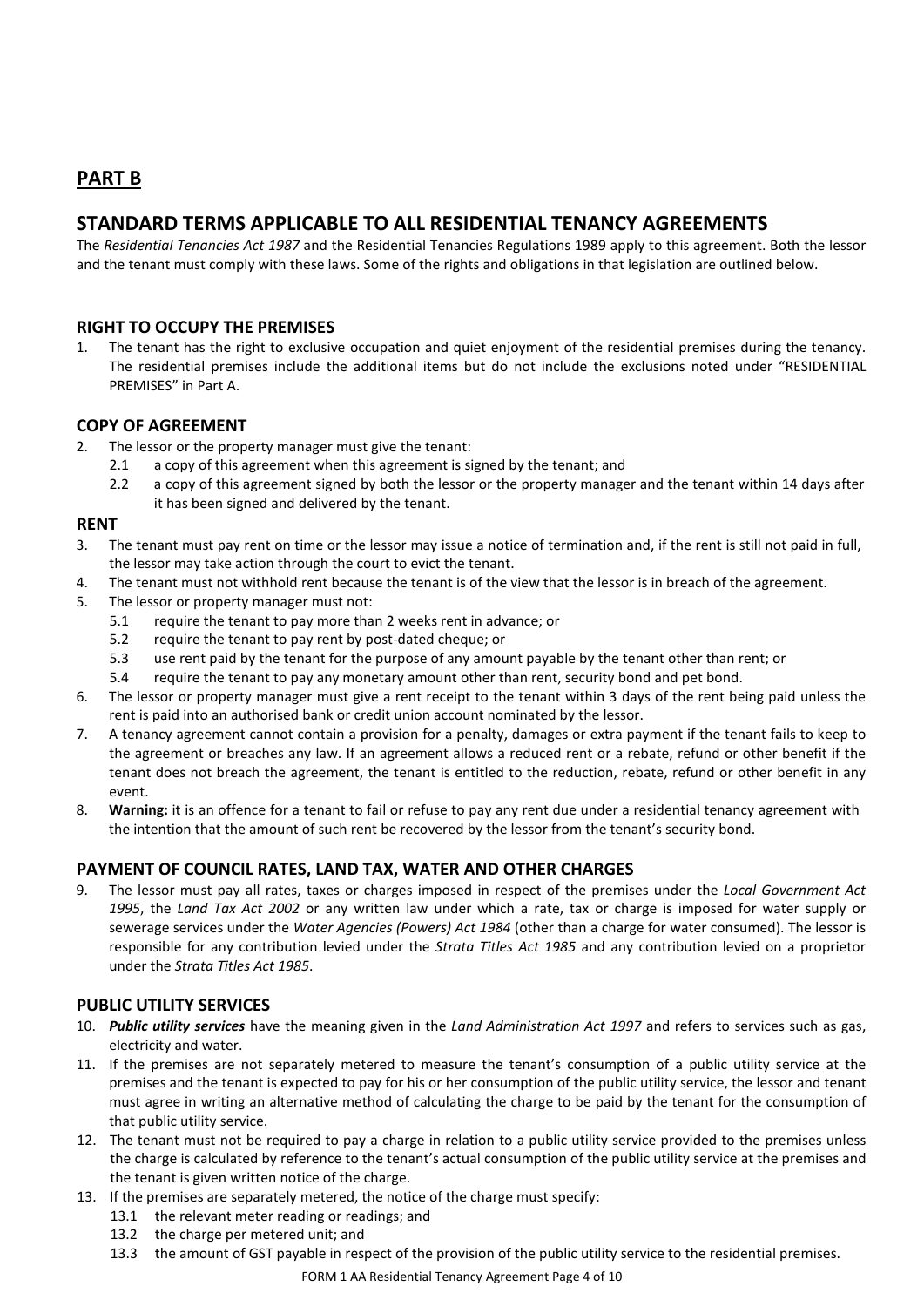- 14. If the premises are not separately metered, the notice of the charge must specify:
	- 14.1 the calculation as per the agreed method; and
	- 14.2 the amount of GST payable in respect of the provision of the public utility service to the residential premises.

## **POSSESSION OF THE PREMISES**

- 15. The lessor must:
	- 15.1 give the tenant vacant possession of the premises on the day on which the tenant is entitled to enter into occupation of the premises under the agreement; and
	- 15.2 take all reasonable steps to ensure that, at the time of signing this agreement, there is no legal reason why the tenant cannot occupy the premises as a residence for the term of this agreement.

#### **TENANT'S RIGHT TO QUIET ENJOYMENT**

- 16. The tenant is entitled to quiet enjoyment of the premises without interruption by the lessor or any person claiming by, through or under the lessor or having superior title to that of the lessor.
- 17. The lessor or the property manager will not interfere with, or cause or permit any interference with, the reasonable peace, comfort or privacy of the tenant in the use of the premises. The lessor or the property manager must also take all reasonable steps to ensure that the lessor's other neighbouring tenants do not interfere with the reasonable peace, comfort or privacy of the tenant in the use of the premises.

## **USE OF THE PREMISES BY TENANT**

- 18. The tenant must:
	- 18.1 use the premises as a place of residence; and
	- 18.2 not use or allow the premises to be used for any illegal purpose; and
	- 18.3 not cause or permit a nuisance; and
	- 18.4 not intentionally or negligently cause or permit damage to the residential premises; and
	- 18.5 advise the lessor or property manager as soon as practicable if any damage occurs; and
	- 18.6 keep the premises in a reasonable state of cleanliness; and
	- 18.7 not cause or allow to be caused injury to the lessor, property manager or any person lawfully on adjacent premises; and
	- 18.8 not allow anyone who is lawfully at the premises to breach the terms of this agreement.
- 19. The tenant is responsible for the conduct or omission of any person lawfully on the premises that results in a breach of the agreement.

## **LESSOR'S GENERAL OBLIGATIONS FOR RESIDENTIAL PREMISES**

- 20. In this clause, *premises* includes fixtures and chattels provided with the premises but does not include:
	- 20.1 any fixture or chattel disclosed by the lessor to the tenant as not functioning before the agreement was entered into; or
	- 20.2 any other fixture or chattel that the tenant could not reasonably have expected to be functioning at the time the agreement was entered into.
- 21. The lessor must:
	- 21.1 provide vacant possession of the premises and in a reasonable state of cleanliness and repair; and
	- 21.2 maintain and repair the premises in a timely manner; and
	- 21.3 comply with all laws affecting the premises including building, health and safety laws.

## **URGENT REPAIRS**

22. *Urgent repairs* are defined by the *Residential Tenancies Act 1987* and fall into 2 categories: repairs that are necessary for the supply or restoration of an essential service and other urgent repairs.

Essential services are listed in the *Residential Tenancies Regulations 1989* as electricity, gas, a functioning refrigerator (if one is provided with the premises), waste water management treatment and water (including the supply of hot water). Arrangements for repairs that are necessary to supply or restore an essential service must be made with a suitable repairer within 24 hours. Other urgent repairs are those that are not an essential service, but may nevertheless cause damage to the premises, injure a person or cause undue hardship or inconvenience to the tenant. Arrangements for these repairs must be made within 48 hours.

- 23. In every tenancy, if the need for urgent repair arises other than as a result of a breach of the agreement by the tenant:
	- 23.1 the tenant is to notify the lessor or the property manager of the need for urgent repairs as soon as practicable; and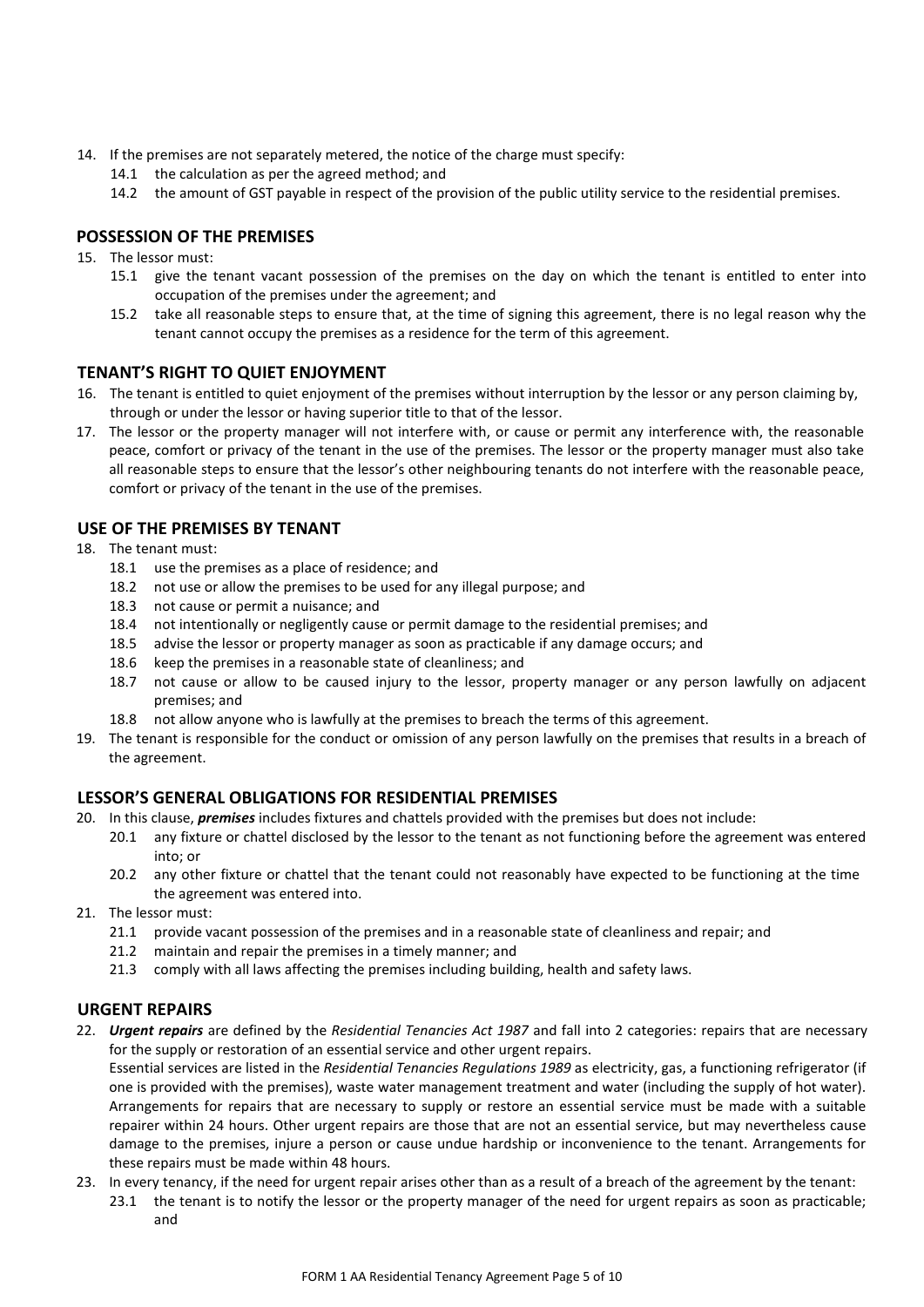- 23.2 the lessor is to ensure that the repairs are carried out by a suitable repairer as soon as practicable after that notification; and
- 23.3 if, within 24 hours (in the case of repairs for the supply or restoration of essential services) or 48 hours (in the case of other urgent repairs), the lessor or property manager cannot be contacted, or, having notified the lessor or property manager of the need for the repairs, the lessor fails to ensure that the repairs will be carried out by a suitable repairer as soon as practicable after that notification, the tenant may arrange for the repairs to be carried out by a suitable repairer to the minimum extent necessary to effect those repairs; and
- 23.4 if a tenant arranges for repairs to be carried out under clause 23.3, the lessor must, as soon as practicable after the repairs are carried out, reimburse the tenant for any reasonable expense incurred by the tenant in arranging for those repairs to be carried out and paying for those repairs.

## **LESSOR'S ACCESS TO THE PREMISES**

- 24. The lessor, property manager or person acting on behalf of the lessor, can only enter the premises in the following circumstances:
	- 24.1 in any case of emergency;
	- 24.2 to conduct up to 4 routine inspections in a 12 month period after giving the tenant at least 7 days, but not more than 14 days', written notice;
	- 24.3 where the agreement allows the rent to be collected at the premises where rent is payable not more frequently than once every week;
	- 24.4 to inspect and secure the premises if there are reasonable grounds to believe that the premises have been abandoned and the tenant has not responded to a notice from the lessor;
	- 24.5 carrying out or inspecting necessary repairs to or maintenance of the premises, at any reasonable time, after giving the tenant not less than 72 hours' notice in writing before the proposed entry;
	- 24.6 showing the premises to prospective tenants, at any reasonable time and on a reasonable number of occasions during the period of 21 days preceding the termination of the agreement, after giving the tenant reasonable notice in writing;
	- 24.7 showing the premises to prospective purchasers, at any reasonable time and on a reasonable number of occasions, after giving the tenant reasonable notice in writing;
	- 24.8 if the tenant agrees at, or immediately before, the time of entry.
- 25. There are directions within the *Residential Tenancies Act 1987* which guide tenants, lessors and property managers on appropriate behaviour in relation to gaining or granting access to the premises. The following summary may assist.

## **REASONABLE TIME**

- 26. *Reasonable time* means:
	- 26.1 between 8.00 am and 6.00 pm on a weekday; or
	- 26.2 between 9.00 am and 5.00 pm on a Saturday; or
	- 26.3 at any other time agreed between the lessor and each tenant.

## **REQUIREMENT TO NEGOTIATE A DAY AND TIME FOR A PROPOSED ENTRY BY THE LESSOR**

27. The lessor or property manager must make a reasonable attempt to negotiate a day and time that does not unduly inconvenience the tenant.

## **REQUIREMENT TO GIVE TENANT NOTICE OF PROPOSED ENTRY**

28. Where the lessor or property manager gives a tenant notice of an intention to enter premises on a particular day, the notice must specify the day and whether it will be before or after 12.00 pm.

## **TENANT ENTITLED TO BE PRESENT**

29. The tenant is entitled to be on the premises during the entry by the lessor, the property manager or any other person acting on behalf of the lessor.

#### **ENTRY MUST BE REASONABLE AND NO LONGER THAN NECESSARY**

- 30. The lessor or property manager exercising a right of entry:
	- 30.1 must do so in a reasonable manner; and
	- 30.2 must not, without the tenant's consent, stay or permit others to stay on the premises longer than is necessary to achieve the purpose of the entry.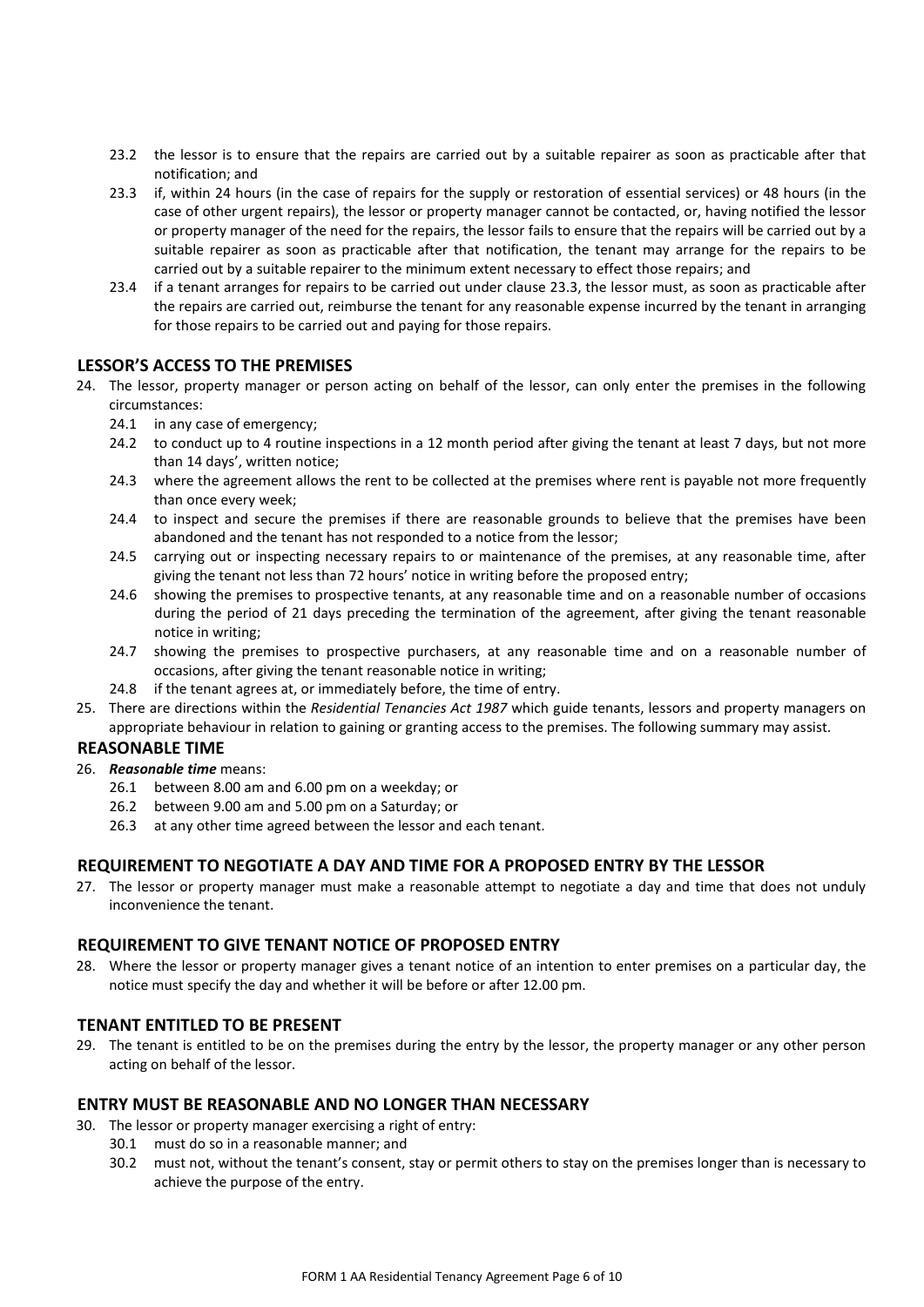## **LESSOR'S OBLIGATION TO COMPENSATE TENANT IF DAMAGE TO TENANT'S GOODS**

31. If the lessor or property manager (or any person accompanying the lessor or property manager) causes damage to the tenant's goods when exercising a right of entry, the lessor is obliged to compensate the tenant.

## **ALTERATIONS AND ADDITIONS TO THE PREMISES**

- 32. If the tenancy agreement allows the tenant to affix a fixture or make a renovation, alteration or addition to the premises, then:
	- 32.1 the tenant must obtain permission from the lessor prior to affixing any fixture or making any renovation, alteration or addition to the premises; and
	- 32.2 the tenant must obtain permission from the lessor to remove any fixture attached by the tenant and make good any damage; and
	- 32.3 notify the lessor of any damage caused by removing any fixture and, at the option of the lessor, repair the damage or compensate the lessor for any reasonable expenses incurred by the lessor in repairing the damage; and
	- 32.4 the lessor must not unreasonably refuse permission for the installation of a fixture or an alteration, addition or renovation by the tenant.
- 33. If the lessor wants to make an alteration or addition or affix a fixture to the premises, then:
	- 33.1 the lessor must obtain the tenant's permission prior to affixing any fixture or making any renovation, alteration or addition to the premises; and
	- 33.2 the tenant must not unreasonably refuse permission for the lessor to affix any fixture or make any renovation, alteration or addition to the premises.

## **LOCKS AND SECURITY DEVICES**

- 34. The prescribed means of securing the premises are specified in the *Residential Tenancies Regulations 1989*. In every tenancy:
	- 34.1 the lessor must provide and maintain such means to ensure the premises are reasonably secure as prescribed in the regulations; and
	- 34.2 any lock or security device at the premises must not be altered, removed or added by a lessor or tenant without the consent of the other; and
	- 34.3 the lessor or the tenant must not unreasonably withhold that consent.

#### **TRANSFER OF TENANCY OR SUB-LETTING BY TENANT**

- 35. If the tenancy agreement allows the tenant to assign his or her interest or sub-let the premises with the lessor's consent:
	- 35.1 the tenant cannot assign his or her interest or sub-let the premises without the written consent of the lessor; and
	- 35.2 the lessor must not unreasonably withhold such consent; and
	- 35.3 the lessor must not make any charge for giving such consent other than the lessor's reasonable incidental expenses.

#### **CONTRACTING OUT**

36. It is an offence to contract out of any provision of the *Residential Tenancies Act 1987*.

#### **ENDING THE RESIDENTIAL TENANCY AGREEMENT**

- 37. This residential tenancy agreement can only be terminated in certain circumstances.
- 38. The tenant agrees, when this agreement ends, to give vacant possession of the premises to the lessor. Before giving vacant possession to the lessor the tenant must:
	- 38.1 remove all the tenant's goods from the residential premises; and
	- 38.2 leave the residential premises as closely as possible in the same condition, fair wear and tear excepted, as at the commencement of the tenancy; and
	- 38.3 return to the lessor all keys, and other opening devices or similar devices, provided by the lessor.
- 39. The tenant may be liable for losses incurred by the lessor if the above requirements are not met.

#### **ENDING A FIXED-TERM AGREEMENT**

- 40. If this agreement is a fixed-term agreement it may be ended:
	- 40.1 by agreement in writing between the lessor and the tenant; or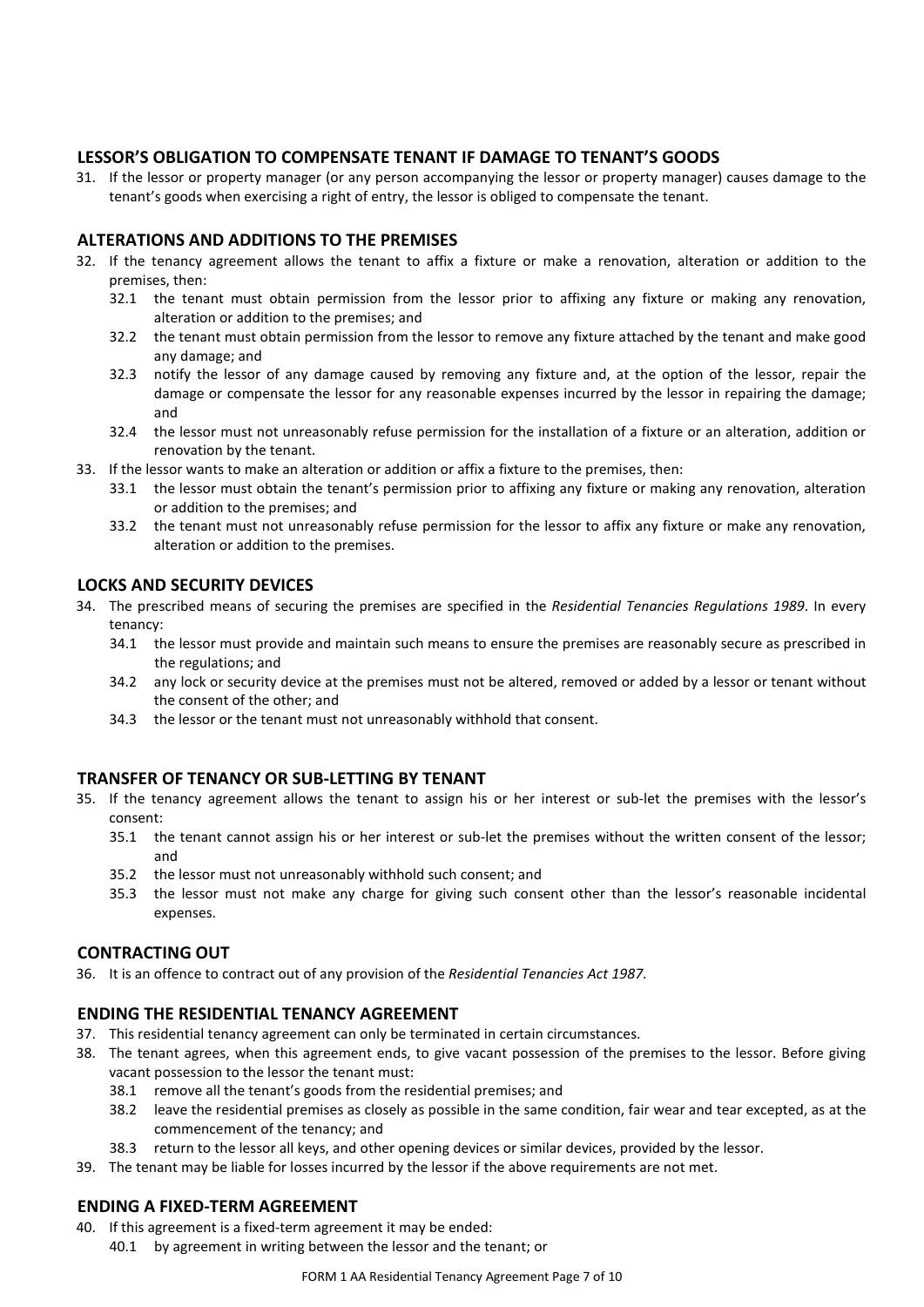40.2 if either the lessor or tenant does not want to renew the agreement, by giving written notice of termination. The notice must be given to the other party at least 30 days prior to the date on which vacant possession of the premises is to be delivered to the lessor. The notice may be given at any time up until the end of the fixed term but cannot take effect until the term ends.

#### **ENDING A PERIODIC AGREEMENT**

- 41. If this agreement is a periodic agreement it may be ended:
	- 41.1 by agreement in writing between the lessor and the tenant; or
	- 41.2 by either the lessor or the tenant by giving written notice of termination to the other party. The notice may be given at any time. The lessor must give at least 60 days' notice and the tenant must give at least 21 days' notice.

#### **OTHER GROUNDS FOR ENDING AGREEMENT**

- 42. The *Residential Tenancies Act 1987* also authorises the lessor and tenant to end this agreement on other grounds. The grounds for the lessor include sale of the residential premises, breach of this agreement by the tenant, where the agreement is frustrated (e.g. where the premises are destroyed or become uninhabitable) and hardship. The grounds for the tenant include breach of this agreement by the lessor, where the agreement is frustrated (e.g. where the premises are destroyed or become uninhabitable) and hardship.
- 43. For more information, refer to the *Residential Tenancies Act 1987* or contact the Department of Commerce
- on 1300 30 40 54 or visit www.commerce.wa.gov.au/ConsumerProtection.
- 44. **Warning**:
	- 44.1 It is an offence for any person to obtain possession of the residential premises without an order of the Magistrates Court if the tenant does not willingly move out (a termination notice issued by the lessor or property manager is not a court order). The court may order fines and compensation to be paid for such an offence.
	- 44.2 It is an offence for a tenant to fail to provide the lessor with a forwarding address when vacating the premises.

## **SECURITY BOND**

- 45. The security bond is held by the Bond Administrator.
- 46. The lessor agrees that if the lessor or the property manager applies to the Bond Administrator for all or part of the security bond to be released to the lessor, the lessor or property manager will provide the tenant with evidence to support the amount that the lessor is claiming.
- 47. The Bond Administrator can only release the security bond when it receives either:
	- 47.1 a Joint Application for Disposal of Security Bond form signed by all the parties to the tenancy agreement; or 47.2 an order of the court.
- 48. If the parties cannot agree on how the security bond is to be dispersed, either party can apply to the Magistrates Court to have the dispute decided.
- 49. **Warning:** It is an offence for a lessor or a property manager to require a tenant to sign a Joint Application for Disposal of Security Bond form unless the residential tenancy agreement has terminated, the rent to be paid under the tenancy agreement is decreased or a pet is no longer kept at the premises, and the amount of the security bond to be paid to the tenant or lessor is stipulated on the form.

## **TENANCY DATABASES**

- 50. A lessor or property manager can only list a person on a residential tenancy database if:
	- 50.1 the person is a named tenant on the residential tenancy agreement; and
		- 50.2 the residential tenancy agreement has been terminated; and
		- 50.3 the person owes the lessor a debt that is greater than the security bond or a court has made an order terminating the tenancy agreement.

## **NOTICES**

- 51A. A notice under this agreement must be given:
	- 51A.1 in the prescribed form; or
	- 51A.2 if there is no prescribed form but there is an approved form in the approved form; or
	- 51A.3 if there is no prescribed form or approved form in writing.
- 51B. A notice from the tenant to the lessor may be given to the property manager or the lessor's agent.
- 51C. A notice under this agreement may be given to a person:
	- 51C.1 by giving it to the person directly; or

 51C.2 if an address for service for the person is given in the agreement — by posting it to, or leaving it at, the address for service; or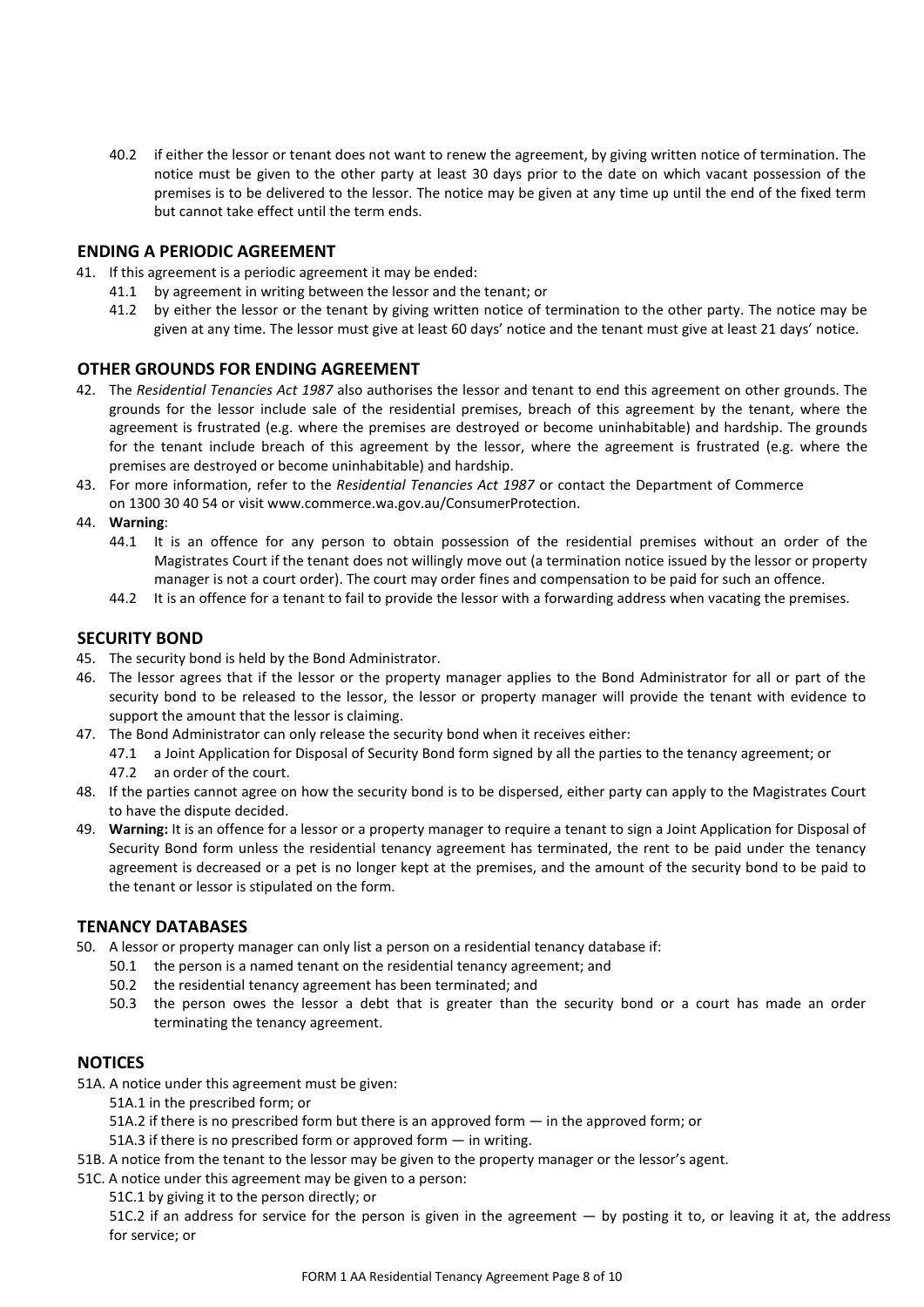51C.3 if the person has agreed under Part A to the electronic service of notices — by sending the notice to the email address or facsimile number given in Part A.

51D. A person may withdraw his or her consent to a notice being given to the person by email or facsimile by giving a notice to that effect to each other party to the agreement.

#### **ADVICE, COMPLAINTS AND DISPUTES**

#### **DEPARTMENT OF COMMERCE**

- 52. The *Residential Tenancies Act 1987* allows the Commissioner for Consumer Protection to give advice to parties to a residential tenancy agreement, to look into complaints and, wherever possible, help to settle them. The Department of Commerce may be contacted by telephone on 1300 30 40 54 or by visiting one of the Department's offices.
- 53. The tenant should generally approach the lessor or property manager to solve any problem before approaching the Department of Commerce. The Department's role is one of mediation and conciliation, it cannot issue orders or make determinations in respect of disputes.

#### **IF A DISPUTE CANNOT BE RESOLVED**

54. If a dispute arises between the lessor and the tenant and the dispute cannot be resolved, either party may apply to the Magistrates Court to have the dispute decided by the court. The court can make a range of orders, including:

54.1 restraining any action in breach of the agreement; and

54.2 requiring a party to the agreement to perform a certain action under the agreement; and

54.3 order the payment of any amount owing under the agreement; and

54.4 order the payment of compensation for loss or injury.

# **PART C**

#### **IMPORTANT INFORMATION**

Additional terms may be included in this agreement if:

(a) both the lessor and tenant agree to the terms; and

(b) they do not conflict with the *Residential Tenancies Act 1987*, the *Residential Tenancies Regulations 1989*, or any other law; and

(c) they do not breach the provisions about unfair contract terms in the *Fair Trading Act 2010*; and

(d) they do not conflict with the standard terms of this agreement.

ADDITIONAL TERMS ARE NOT REQUIRED BY THE *RESIDENTIAL TENANCIES ACT 1987*. HOWEVER, ONCE THE PARTIES SIGN THIS AGREEMENT, THE ADDITIONAL TERMS ARE BINDING UPON THE PARTIES UNLESS THE TERM IS FOUND TO BE UNLAWFUL.

\_\_\_\_\_\_\_\_\_\_\_\_\_\_\_\_\_\_\_\_\_\_\_\_\_\_\_\_\_\_\_\_\_\_\_\_\_\_\_\_\_\_\_\_\_\_\_\_\_\_\_\_\_\_\_\_\_\_\_\_\_\_\_\_\_\_\_\_\_\_\_\_\_\_\_\_\_\_\_\_\_\_\_\_\_\_\_\_\_\_\_\_\_\_\_\_\_\_\_\_\_\_\_\_\_

\_\_\_\_\_\_\_\_\_\_\_\_\_\_\_\_\_\_\_\_\_\_\_\_\_\_\_\_\_\_\_\_\_\_\_\_\_\_\_\_\_\_\_\_\_\_\_\_\_\_\_\_\_\_\_\_\_\_\_\_\_\_\_\_\_\_\_\_\_\_\_\_\_\_\_\_\_\_\_\_\_\_\_\_\_\_\_\_\_\_\_\_\_\_\_\_\_\_\_\_\_\_\_\_\_

\_\_\_\_\_\_\_\_\_\_\_\_\_\_\_\_\_\_\_\_\_\_\_\_\_\_\_\_\_\_\_\_\_\_\_\_\_\_\_\_\_\_\_\_\_\_\_\_\_\_\_\_\_\_\_\_\_\_\_\_\_\_\_\_\_\_\_\_\_\_\_\_\_\_\_\_\_\_\_\_\_\_\_\_\_\_\_\_\_\_\_\_\_\_\_\_\_\_\_\_\_\_\_\_\_

\_\_\_\_\_\_\_\_\_\_\_\_\_\_\_\_\_\_\_\_\_\_\_\_\_\_\_\_\_\_\_\_\_\_\_\_\_\_\_\_\_\_\_\_\_\_\_\_\_\_\_\_\_\_\_\_\_\_\_\_\_\_\_\_\_\_\_\_\_\_\_\_\_\_\_\_\_\_\_\_\_\_\_\_\_\_\_\_\_\_\_\_\_\_\_\_\_\_\_\_\_\_\_\_\_

\_\_\_\_\_\_\_\_\_\_\_\_\_\_\_\_\_\_\_\_\_\_\_\_\_\_\_\_\_\_\_\_\_\_\_\_\_\_\_\_\_\_\_\_\_\_\_\_\_\_\_\_\_\_\_\_\_\_\_\_\_\_\_\_\_\_\_\_\_\_\_\_\_\_\_\_\_\_\_\_\_\_\_\_\_\_\_\_\_\_\_\_\_\_\_\_\_\_\_\_\_\_\_\_\_

\_\_\_\_\_\_\_\_\_\_\_\_\_\_\_\_\_\_\_\_\_\_\_\_\_\_\_\_\_\_\_\_\_\_\_\_\_\_\_\_\_\_\_\_\_\_\_\_\_\_\_\_\_\_\_\_\_\_\_\_\_\_\_\_\_\_\_\_\_\_\_\_\_\_\_\_\_\_\_\_\_\_\_\_\_\_\_\_\_\_\_\_\_\_\_\_\_\_\_\_\_\_\_\_\_

\_\_\_\_\_\_\_\_\_\_\_\_\_\_\_\_\_\_\_\_\_\_\_\_\_\_\_\_\_\_\_\_\_\_\_\_\_\_\_\_\_\_\_\_\_\_\_\_\_\_\_\_\_\_\_\_\_\_\_\_\_\_\_\_\_\_\_\_\_\_\_\_\_\_\_\_\_\_\_\_\_\_\_\_\_\_\_\_\_\_\_\_\_\_\_\_\_\_\_\_\_\_\_\_\_

\_\_\_\_\_\_\_\_\_\_\_\_\_\_\_\_\_\_\_\_\_\_\_\_\_\_\_\_\_\_\_\_\_\_\_\_\_\_\_\_\_\_\_\_\_\_\_\_\_\_\_\_\_\_\_\_\_\_\_\_\_\_\_\_\_\_\_\_\_\_\_\_\_\_\_\_\_\_\_\_\_\_\_\_\_\_\_\_\_\_\_\_\_\_\_\_\_\_\_\_\_\_\_\_\_

\_\_\_\_\_\_\_\_\_\_\_\_\_\_\_\_\_\_\_\_\_\_\_\_\_\_\_\_\_\_\_\_\_\_\_\_\_\_\_\_\_\_\_\_\_\_\_\_\_\_\_\_\_\_\_\_\_\_\_\_\_\_\_\_\_\_\_\_\_\_\_\_\_\_\_\_\_\_\_\_\_\_\_\_\_\_\_\_\_\_\_\_\_\_\_\_\_\_\_\_\_\_\_\_\_

\_\_\_\_\_\_\_\_\_\_\_\_\_\_\_\_\_\_\_\_\_\_\_\_\_\_\_\_\_\_\_\_\_\_\_\_\_\_\_\_\_\_\_\_\_\_\_\_\_\_\_\_\_\_\_\_\_\_\_\_\_\_\_\_\_\_\_\_\_\_\_\_\_\_\_\_\_\_\_\_\_\_\_\_\_\_\_\_\_\_\_\_\_\_\_\_\_\_\_\_\_\_\_\_\_

ADDITIONAL TERMS: